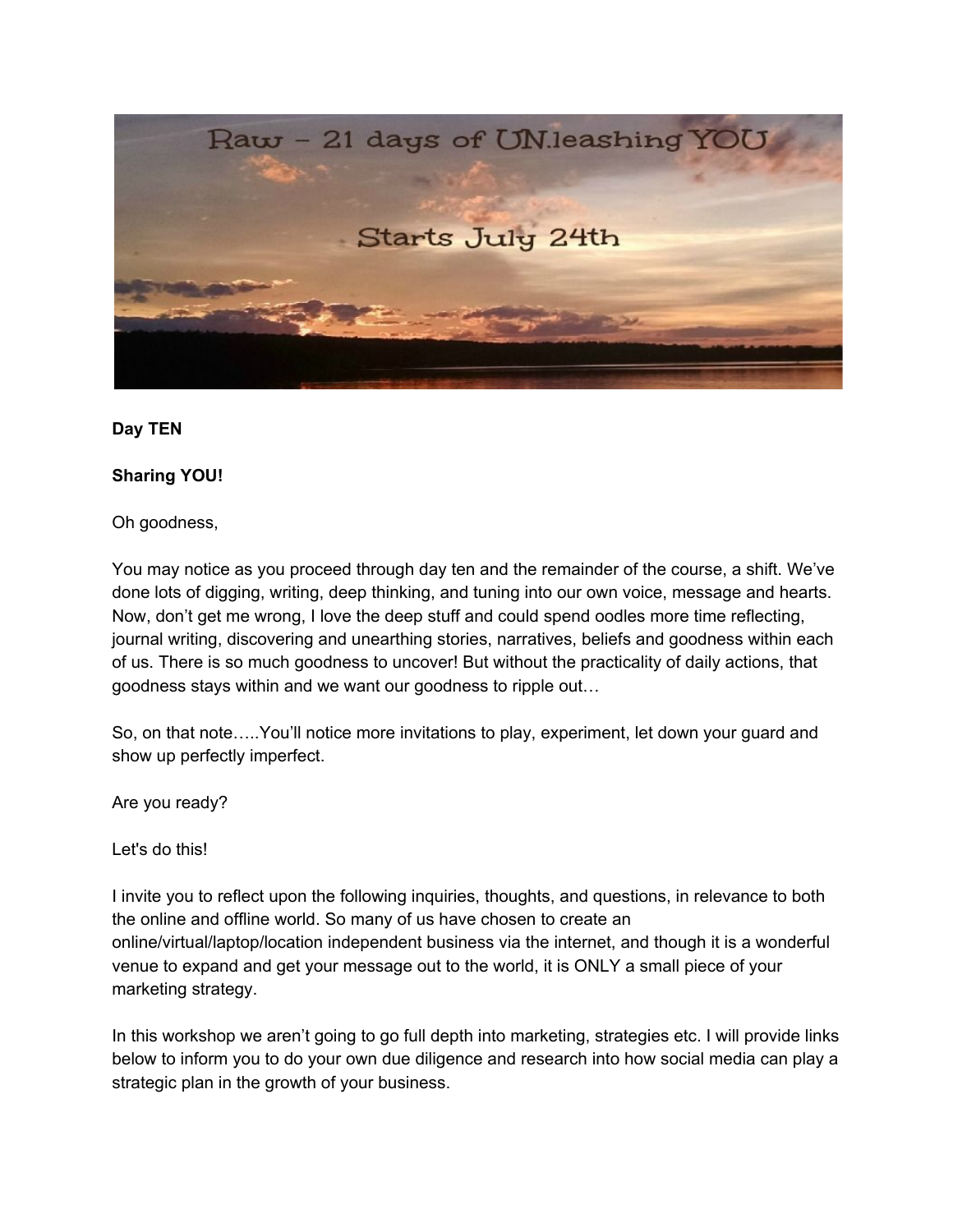Below is a wiki link to social media marketing: [https://en.wikipedia.org/wiki/Social\\_media\\_marketing](https://en.wikipedia.org/wiki/Social_media_marketing)

A link to the various types of marketing that can be used to grow your business, in a way that feels unique to you.

<https://www.splashcopywriters.com/blog/types-of-marketing>

With so many types of marketing and ways to bring your message and voice to the world, how do you know what is the best approach?

Let's keep it super simple, shall we?

- 1. We need to clearly define our goal over a trackable period of time. (90 days is a great number to see or not see any results from how you choose to bring your business, voice and message to the world).
- 2. Defining your goal:
	- a. A monetary value
	- b. A client/product/service value (how many clients would you like in 90 days, how many of each product would you like to sell in 90 days, what service would you like to share over the next 90 days and what is the return you would desire to see from sharing that service)
	- c. Clearly define your timeline. If 90 days feels too much, what is your goal date?
	- d. Choose ONE product or service to directly market at a time.
		- i. Sub-products can be used to fill your business with new clients and sales. (Meaning: You can host a \$10 workshop to upsell into your 6 month program)
- 3. Choose two ways to spread your message, share your stories, invite people to spend time with you and get to know what you and your business is all about.

| a. |  |
|----|--|
|    |  |
|    |  |
| b. |  |
|    |  |
|    |  |

Choosing two platforms/strategies/paths to sharing your business, doesn't need to be conventional. You don't need to do a webinar, a challenge or anything that doesn't FEEL like it is the truest, best way to cultivate community and grow your organic, sustainable business.

Let's explore what unconventional might look like:

Off the cuff things that come to mind: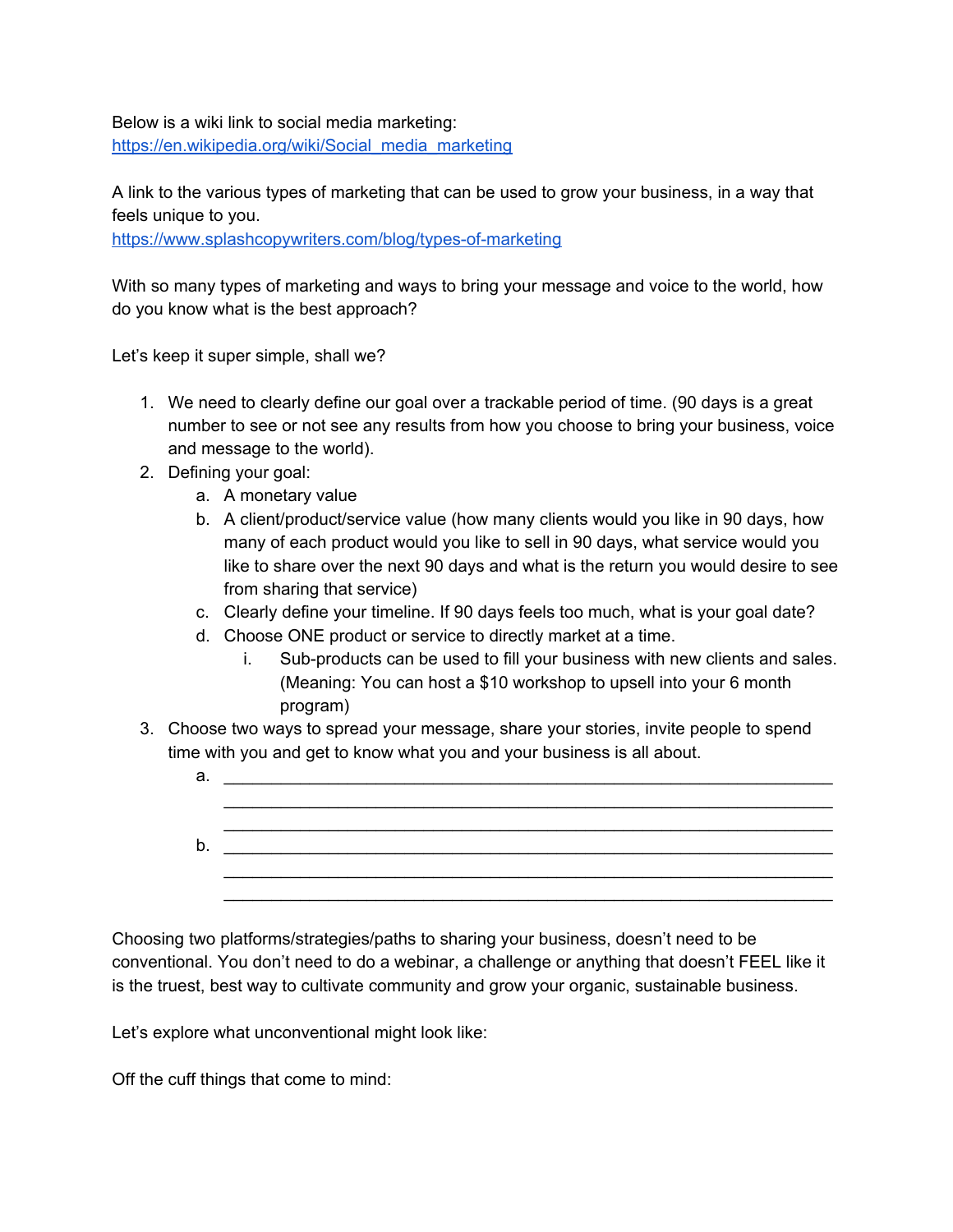### **OFF-LINE**

- 1. Hosting a small gathering at your home on a ULTRA-specific topic that leads into your service/program.
- 2. Doing a talk at your local library.
- 3. Creating a monthly get together on meet-up.com
- 4. Checking into community space for rent and hosting a lunch & learn.
- 5. Gathering folks for an informal yet informative coffee chat.
- 6. What about a picnic in a local park?!
- 7. A half day intensive workshop at a local resort.
- 8. Partnering up with other complimentary local businesses and have a fundraiser to bring awareness to a mutual purpose/non-profit/social justice/project for great change!
- 9. Having a local contest/give away. You could give the winner a free 60 minutes of your services or a product etc.
- 10. Utilizing referrals from friends, family, business contacts, acquaintances, former clients etc. Who do you know, that may know someone, that would benefit from what you do?

## **ON-LINE**

Literally each one of the above can be turned into an online event with a little creative, shifting….

You can host that talk on Zoom.

Yup, you can do a lunch & learn as well on Zoom/Google hangouts. Creating a half day intensive that can easily be done from around the world….Cool hah?!

It really comes down to choosing what feels like the best way to move the needle forward in our business, through avenues that are specifically designed with our clients best interest in mind.

# **What you need to know about sharing your message?**

Where are you clients?

List three places you know your clients are:

| . .           |  |
|---------------|--|
| ົ<br><u>.</u> |  |
| ⌒<br>J.       |  |

What is the BEST way you can be where your clients are, to serve them, grow your business, and honor yourself?

Here we consider: **Boundaries**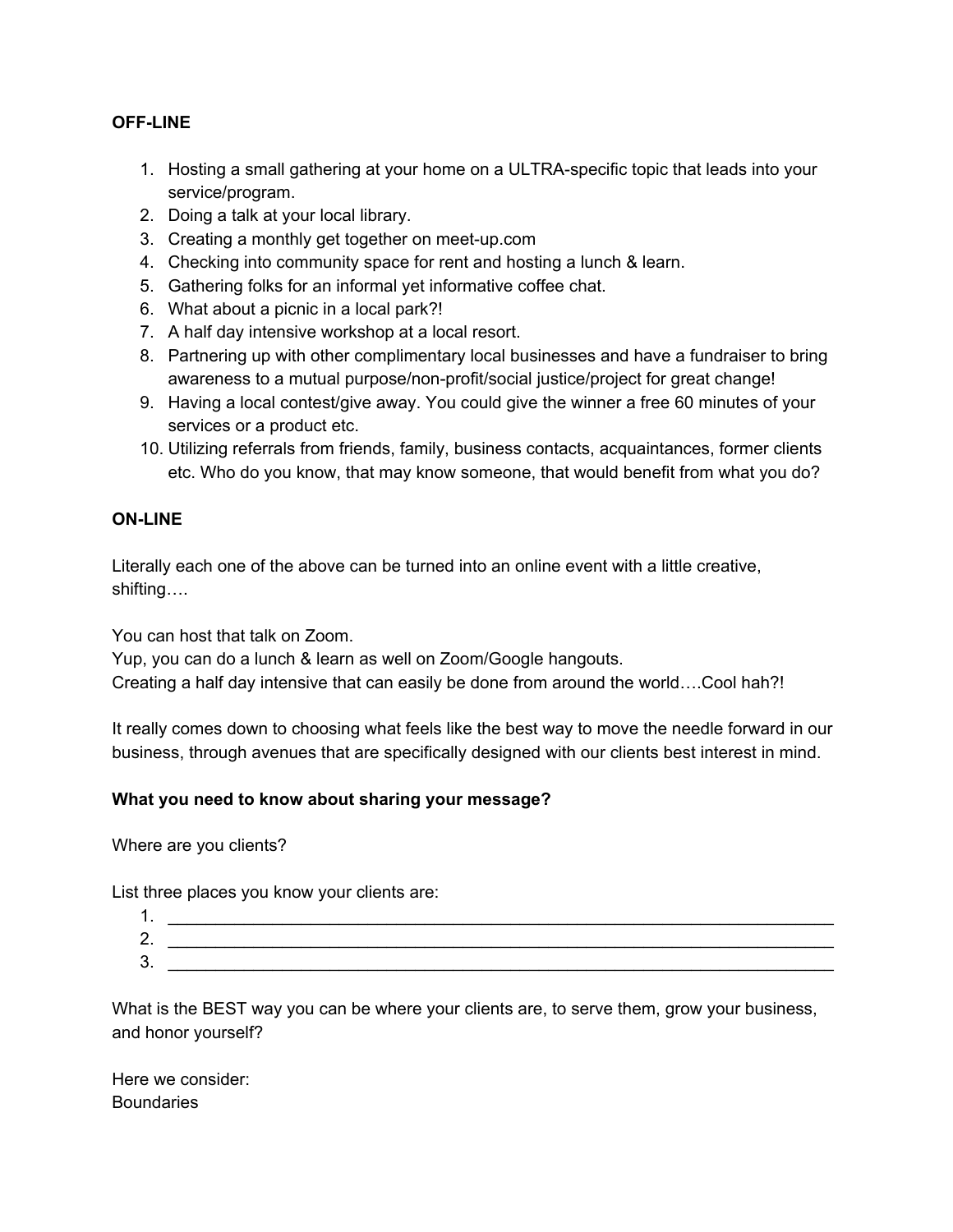Creating a consistent schedule Taking into account our NON-negotiables Consider your values Understand your personal priorities as to how they play into how and where you show up.

Write 3 ways that you can show up, where your clients are, serving them and honoring YOU:

| 2. | <u> 2000 - Jan James James Barnett, martin eta industrial eta industrial eta industrial eta industrial eta industria</u> |  |  |
|----|--------------------------------------------------------------------------------------------------------------------------|--|--|
|    |                                                                                                                          |  |  |
| 3. |                                                                                                                          |  |  |
|    |                                                                                                                          |  |  |
|    |                                                                                                                          |  |  |

How can you best cultivate a thriving community?

This is about nurturing. Do your clients need you to provide a safe container? Could they benefit from tangible step by step? Do they need inspiration? Love? Guidance?

It's our job to nurture our personal and professional relationships so they grow and thrive.

Scribble out 3 things you can do or provide to nurture your clients, community and relationships:

|    | <u> 1989 - Johann Barn, mars eta inperiodoren erroman erroman erroman ezkin erroman erroman ez erroman ez erroman</u> |
|----|-----------------------------------------------------------------------------------------------------------------------|
|    |                                                                                                                       |
|    |                                                                                                                       |
| 2. |                                                                                                                       |
|    |                                                                                                                       |
|    |                                                                                                                       |
| 3. |                                                                                                                       |
|    |                                                                                                                       |
|    |                                                                                                                       |

What do your clients need from you the MOST?

To nurture our communities we need to understand what their top challenges are and how can we provide real life solutions to help them move forward.

Can you identify what 3 challenges your community struggles with the most:

1. \_\_\_\_\_\_\_\_\_\_\_\_\_\_\_\_\_\_\_\_\_\_\_\_\_\_\_\_\_\_\_\_\_\_\_\_\_\_\_\_\_\_\_\_\_\_\_\_\_\_\_\_\_\_\_\_\_\_\_\_\_\_\_\_\_\_\_\_\_\_ \_\_\_\_\_\_\_\_\_\_\_\_\_\_\_\_\_\_\_\_\_\_\_\_\_\_\_\_\_\_\_\_\_\_\_\_\_\_\_\_\_\_\_\_\_\_\_\_\_\_\_\_\_\_\_\_\_\_\_\_\_\_\_\_\_\_\_\_\_\_

\_\_\_\_\_\_\_\_\_\_\_\_\_\_\_\_\_\_\_\_\_\_\_\_\_\_\_\_\_\_\_\_\_\_\_\_\_\_\_\_\_\_\_\_\_\_\_\_\_\_\_\_\_\_\_\_\_\_\_\_\_\_\_\_\_\_\_\_\_\_